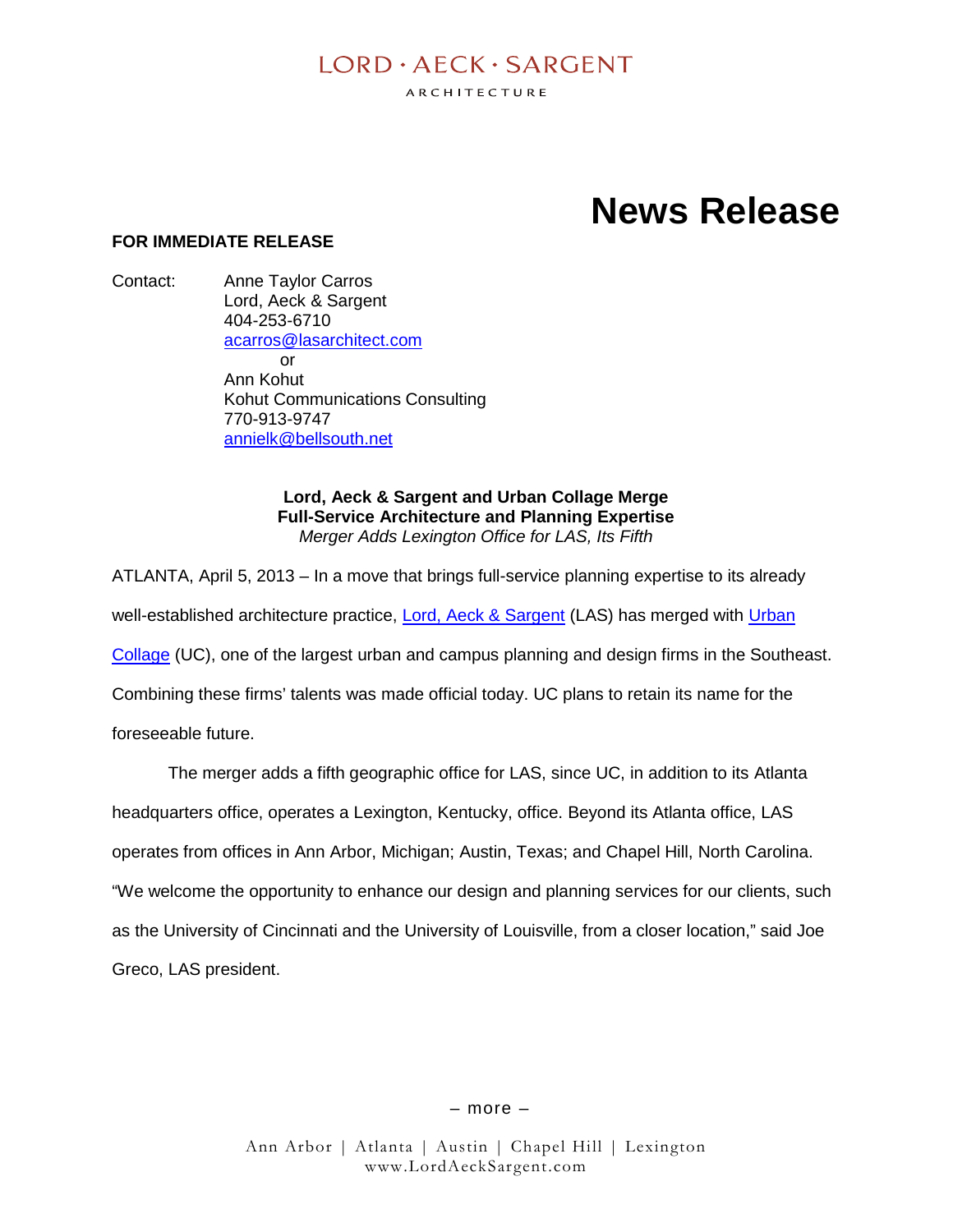#### **Lord, Aeck & Sargent / Urban Collage Merger Page 2**

"Urban Collage's urban design and campus planning expertise will be infused across all of LAS' practice areas, which include multifamily housing and mixed-use, higher education, science and technology, and historic preservation " Greco said. "And Urban Collage's capabilities also will benefit many of our clients, including private developers, corporations and institutions of higher learning as well as federal, state, county and municipal governments. This is a great combination of talent that will benefit our entire firm and will be an invaluable resource for our clients."

Greco added that the two firms have been collaborating on projects for more than a decade, and their cultural compatibility has been tested. "The merger is a natural extension of what we've been doing with UC for quite some time; we know and trust one another," he said.

Added LAS chairman Tony Aeck, "The merger is representative of our growth strategy. Although LAS' growth is primarily organic, it has also come over the last decade from mergers similar to this one.

"Many clients desire to focus on their core missions and are seeking out design firms with broader capabilities to help them plan strategically and then design their buildings," Aeck noted.

UC principals Bob Begle and Stan Harvey, who are co-founders of the firm, retain their titles of principal after merging with LAS. UC's Atlanta office, headed by Begle, will keep its downtown location just minutes from LAS' midtown office. Harvey heads the Lexington office.

"We've long admired the design reputation and culture of LAS," Harvey said. "Urban Collage does only master planning. So being part of the full-service, merged firm is an opportunity for us to see our projects through from conception to completion."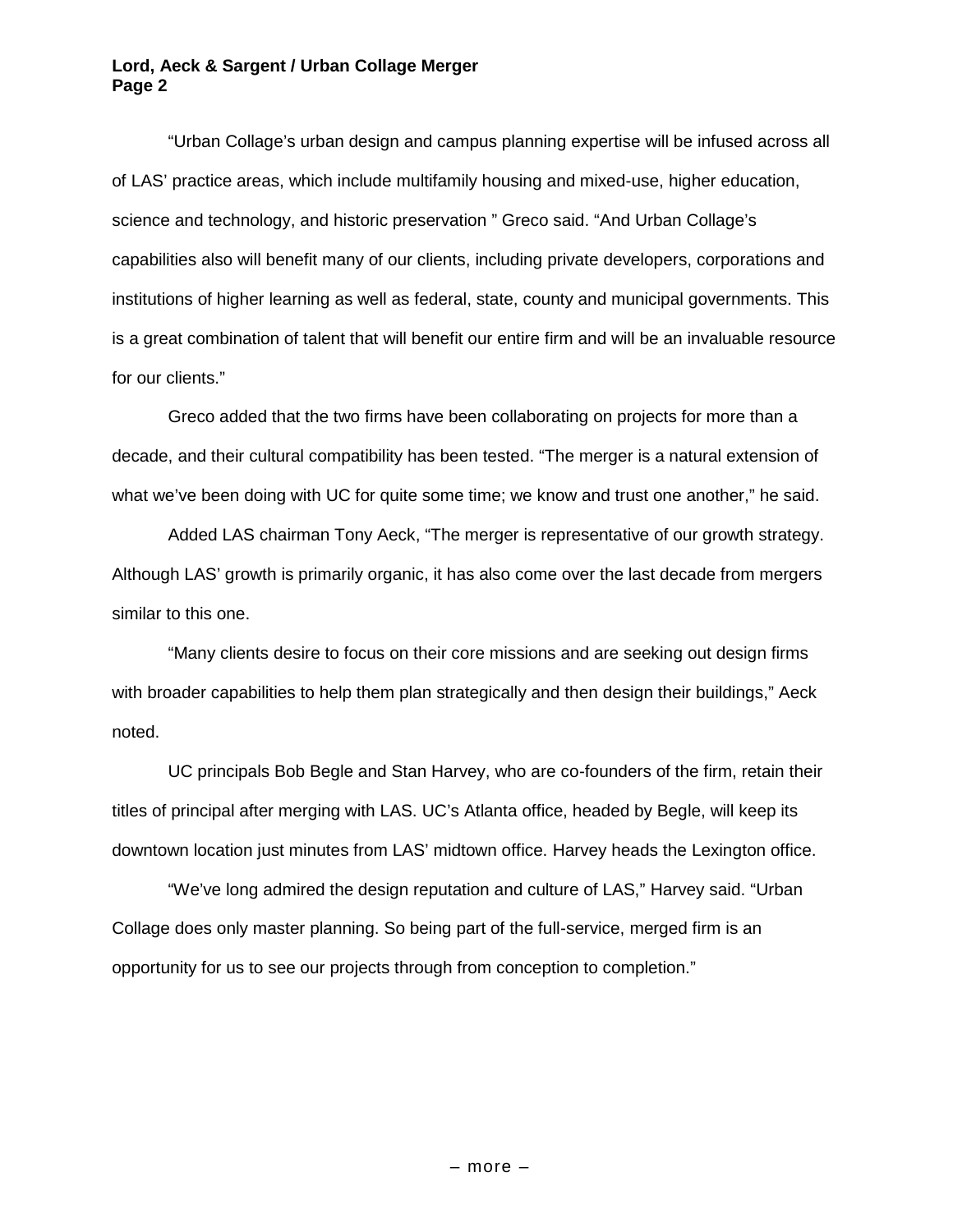#### **Lord, Aeck & Sargent / Urban Collage Merger Page 3**

Added UC's Begle, "The mergers in our industry are usually ones in which one very large firm buys a smaller one that does the same kind of work in order to gain more operational efficiencies. Our merger with LAS is not that at all. Because our firms do related yet different things, the merged whole will be significantly greater than the sum of its parts. It's about adding value, design and planning synergies and creating a truly one-stop operation from which our clients will benefit."

UC's original roots grew from managing the City of Atlanta's Olympics Public Improvements Program, for which the firm handled the master planning for Atlanta's 1996 Centennial Olympic Games. UC also collaborated with another firm on the original redevelopment plan for The Atlanta BeltLine, a wide-ranging urban redevelopment and mobility project that is providing a network of public parks, multi-use trails and transit by re-using 22 miles of historic railroad corridors circling downtown and connecting 45 neighborhoods directly to each other. Urban Collage is currently part of the Planning and Design Team for the Multi Modal Passenger Terminal (MMPT) in downtown Atlanta. With a long history of working with downtown interests, adjacent intown neighborhoods, and state-wide municipalities, Urban Collage is managing the public outreach efforts for this complex urban initiative.

In Kentucky, UC is currently serving as master planner for downtown Lexington's Rupp Arena, Arts & Entertainment District, billed as "the future of downtown Lexington." Some additional Kentucky projects include: a plan for a new 65-acre campus for Bluegrass Community and Technical College in Lexington; a plan for the Red Mile mixed-use development near Lexington's Red Mile horse racing track; a Lexington Distillery District plan that calls for revitalization of many of the District's interesting and historic buildings as well as residential, commercial and mixed-use infill development; a master plan for Gateway Community and Tech College's new Urban Campus in downtown Covington; a plan for continued improvement of the